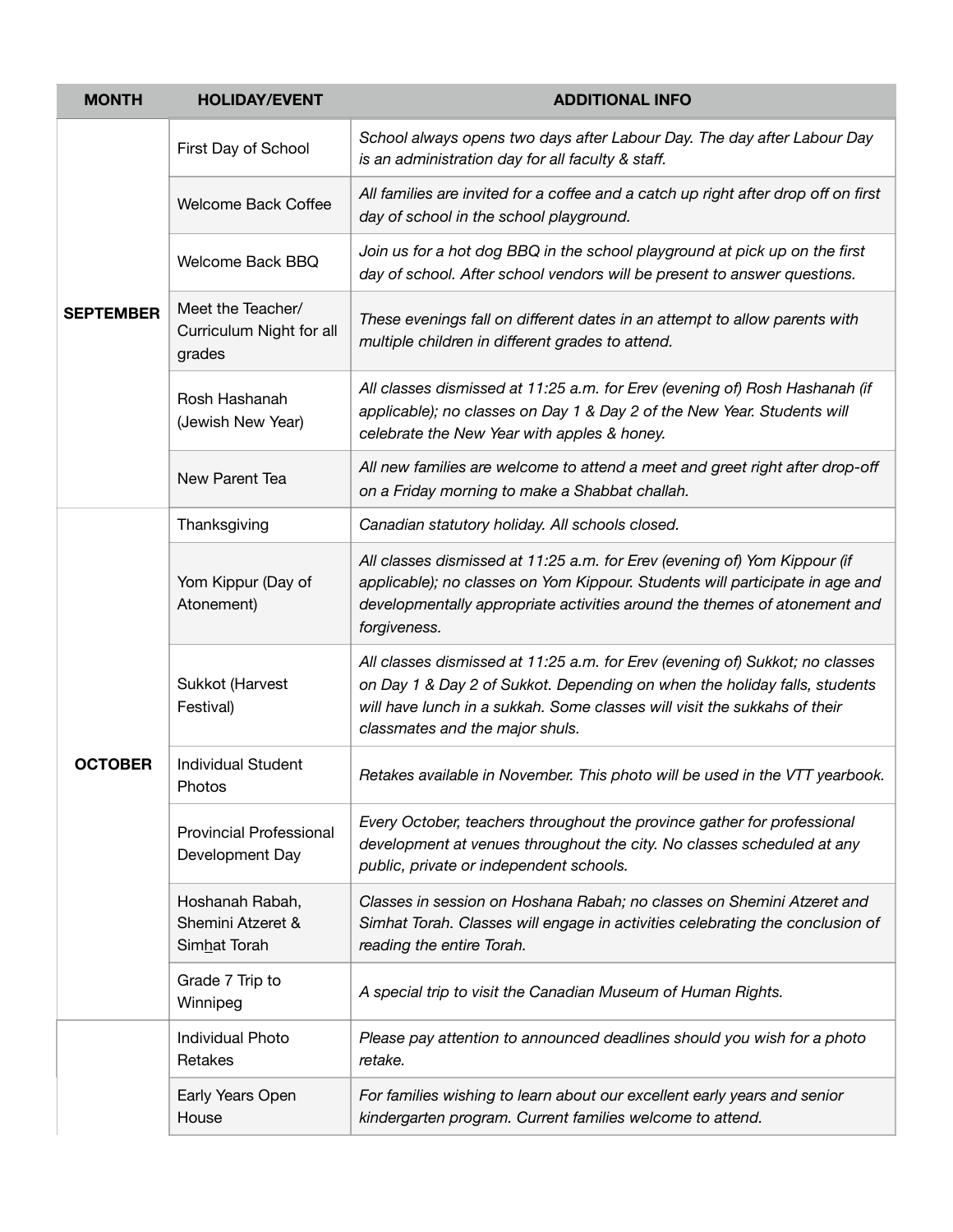| <b>MONTH</b>    | <b>HOLIDAY/EVENT</b>                                                                   | <b>ADDITIONAL INFO</b>                                                                                                                                                                                                                                                                                            |
|-----------------|----------------------------------------------------------------------------------------|-------------------------------------------------------------------------------------------------------------------------------------------------------------------------------------------------------------------------------------------------------------------------------------------------------------------|
| <b>NOVEMBER</b> | Professional<br>Development Day                                                        | Like the public system, VTT faculty have six scheduled Pro-D Days during<br>the school year.                                                                                                                                                                                                                      |
|                 | Remembrance Day/<br>Kristallnacht                                                      | This is a statutory holiday so no classes in session. Either the day before or<br>the day after the holiday, Grade 3 students lead Remembrance Day<br>assembly for the primary grades. Grade 6 students lead a Remembrance<br>Day and Kristallnacht assembly for the intermediate students.                       |
|                 | Early Dismissal Fridays<br>begin                                                       | By moving the clocks "back," Shabbat starts much earlier come November.<br>School dismisses at 2:20 p.m. to allow families enough time to prepare for<br>Shabbat. This lasts until March.                                                                                                                         |
|                 | RAC (Random Acts of<br>Chesed/Kindness)<br>Week                                        | The entire school makes a conscientious and concerted effort to honour<br>Torah values of kindness, justice, fairness & charity.                                                                                                                                                                                  |
|                 | Parent-Teacher/Goal<br><b>Setting Conferences</b><br>(Wednesday &<br>Thursday evening) | Parents have the opportunity to meet with their children's teachers. In the<br>intermediate grades, students participate and set academic and personal<br>goals for the year with teacher and parent present. There is no school on the<br>Friday. No 4:30 pick up for Preschool & JK those days: 3:20 dismissal. |
|                 | Hanukkah Celebration                                                                   | Each class will have a designated morning to celebrate Hanukkah                                                                                                                                                                                                                                                   |
| <b>DECEMBER</b> | Hanukkah (Festival of<br>Lights)                                                       | Hanukkah is the only Jewish holiday that is not religious in nature thus<br>school is in session for the duration of the festival (if it's not during winter<br>break). Students will engage in learning and activities related to the holiday.<br>Look for our morning "buskers."                                |
|                 | School closes for<br>winter break / Report<br>cards issued online                      | VTT closes for two weeks for winter break. Report cards can be accessed<br>on the parent portal at parents.talmudtorah.com                                                                                                                                                                                        |
| <b>JANUARY</b>  | Grade 7 Roots & Wings<br>Havdallah Evening                                             | Roots and Wings is a Grade 7 identity and family history project. Students<br>lead a special havdallah service one evening in January to showcase their<br>incredible masterpieces.                                                                                                                               |
|                 | Professional<br>Development Day                                                        | Like the public system, VTT faculty have six scheduled Pro-D Days during<br>the school year.                                                                                                                                                                                                                      |
|                 | Strathcona Raffle<br>fundraising begins                                                | Grade 7 students spend their final week of school at VTT at Strathcona Park<br>& Lodge in Campbell River. Students and parents hold a raffle to help offset<br>the cost of this memorable outdoor education program. This trip has been<br>running for 30+ years.                                                 |
|                 | Tu B'Shevat (the day<br>that marks the<br>beginning of the new<br>year for trees)      | During this festival, many classrooms hold a Tu B'Shevat Seder with fruits<br>originating from the Holy Land (the seven species). JNF often comes to VTT<br>to do programming related to the environment.                                                                                                         |
|                 | <b>BC Family Day</b>                                                                   | This is a statutory holiday. No classes in session.                                                                                                                                                                                                                                                               |
|                 |                                                                                        |                                                                                                                                                                                                                                                                                                                   |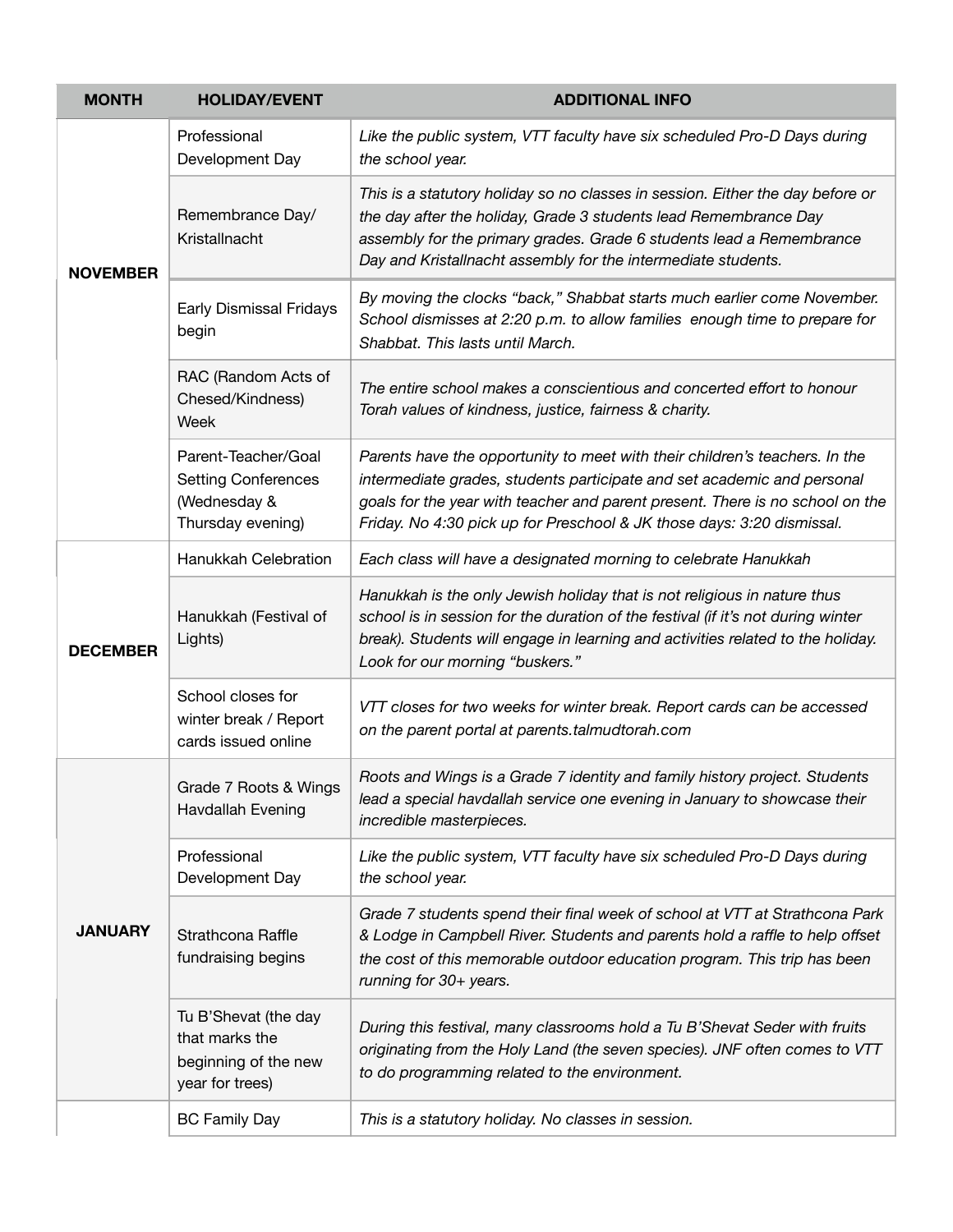| <b>MONTH</b>    | <b>HOLIDAY/EVENT</b>                                               | <b>ADDITIONAL INFO</b>                                                                                                                                                                                            |
|-----------------|--------------------------------------------------------------------|-------------------------------------------------------------------------------------------------------------------------------------------------------------------------------------------------------------------|
| <b>FEBRUARY</b> |                                                                    |                                                                                                                                                                                                                   |
|                 | Grade 2 Tefilah<br><b>Breakfast</b>                                | Grade 2 students lead a morning prayer service for their families followed by<br>a light breakfast--service in Hebrew!                                                                                            |
|                 | Professional<br>Development Day for<br>all Jewish day faculty      | Faculty from all the Jewish day schools gather for a day of professional<br>growth and learning.                                                                                                                  |
|                 | Grade 6 Shabbaton                                                  | Our Grade 6 students join with students from other Jewish day schools in<br>the Pacific Northwest/Alberta to spend a meaningful Shabbat weekend<br>together.                                                      |
| <b>MARCH</b>    | <b>Class Photos</b>                                                | No retakes for this one! Check the exact date so your child does not miss<br>out!                                                                                                                                 |
|                 | Parent-Teacher<br>Conferences<br>(Wednesday &<br>Thursday evening) | Parents have the opportunity to meet with their children's teachers to<br>discuss student progress. There is no school on the Friday.                                                                             |
|                 | Purim                                                              | VTT holds a fun and lively Purim carnival every year. Students expected to<br>come to school in costume. School dismisses at 11:25 a.m                                                                            |
|                 | Regular Friday<br><b>Dismissal Resumes</b>                         | Once clocks "fall back," Shabbat ends later and VTT reverts to a regular<br>3:20 p.m. dismissal.                                                                                                                  |
|                 | <b>VTT Spring Musical</b>                                          | All students in Grades 5 through 7 are welcome to audition and participate.<br>All students given a role. Performances take place during three evenings<br>(and one matinee) at the JCC Norman Rothstein Theatre. |
|                 | School closes for<br>Passover Break                                | VTT's Spring Break. School is closed for two weeks in concert with the<br>holiday. Prior to Passover, classes learn the holiday rituals and hold<br>classroom Seders. VTT parents prepare all the required food.  |
| <b>APRIL</b>    | Yom HaShoah<br>(Holocaust<br>Remembrance Day)                      | Grade 7 students lead an assembly for intermediate students to mark these<br>this sombre anniversary.                                                                                                             |
|                 | Professional<br>Development Day                                    | Like the public system, VTT faculty have six scheduled Pro-D Days during<br>the school year.                                                                                                                      |
|                 | Yom Hazikaron (Israeli<br>Remembrance Day)                         | Grade 7 students lead an assembly for intermediate students to remember<br>our Israeli fallen soldiers.                                                                                                           |
|                 | Yom Ha'atzma'ut (Israel<br>Independence Day)                       | This day is dedicated to celebrating the establishment of the State of Israel.<br>Israeli-themed activities occur throughout the day.                                                                             |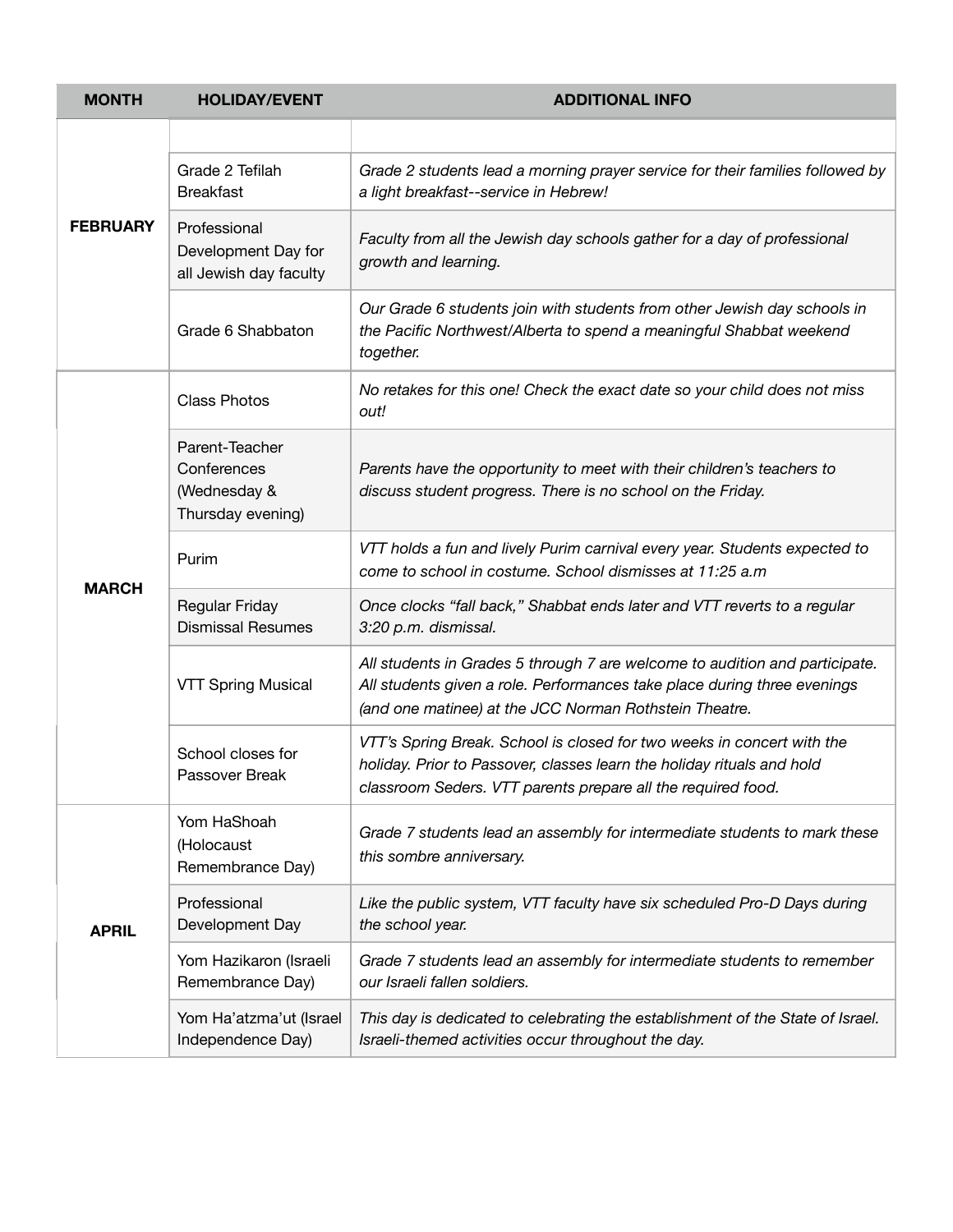| <b>MONTH</b> | <b>HOLIDAY/EVENT</b>                                                                                                                       | <b>ADDITIONAL INFO</b>                                                                                                                                                                                                                                                               |
|--------------|--------------------------------------------------------------------------------------------------------------------------------------------|--------------------------------------------------------------------------------------------------------------------------------------------------------------------------------------------------------------------------------------------------------------------------------------|
| <b>MAY</b>   | Lag Ba'Omer (a festival<br>commemorating the<br>passing of the great<br>sage and mystic,<br>Shimon Bar Yochai, the<br>author of the Zohar) | To celebrate this festival, students enjoy time outdoors and picnics in<br>nature. Grade 7 students often organize a 5KM run to Kits Beach to raise<br>money for their teen philanthropy program.                                                                                    |
|              | Victoria Day                                                                                                                               | This is a statutory holiday. No classes in session.                                                                                                                                                                                                                                  |
|              | Professional<br>Development Day                                                                                                            | Like the public system, VTT faculty have six scheduled Pro-D Days during<br>the school year.                                                                                                                                                                                         |
|              | Cookies in the<br>Classrooms                                                                                                               | All incoming Senior Kindergarten students and their families are invited to a<br>morning open house as a prelude to September.                                                                                                                                                       |
|              | Shavuot (Celebrating<br>the giving of the Torah<br>on Mt. Sinai)                                                                           | School is closed for both Day 1 and Day 2 of Shavuot. Students engage in<br>activities related to the Ten Commandments.                                                                                                                                                              |
| <b>JUNE</b>  | Yom Maccabiyah<br>(Sports Day)                                                                                                             | Students in SK to Grade 7 represent their house teams and participate in an<br>afternoon of friendly competition.                                                                                                                                                                    |
|              | Grade 6 Interfaith<br>Shabbat Kiddush                                                                                                      | After interviewing people of different faiths, sixth grade students invite their<br>interviewees to enjoy a Shabbat kiddush at VTT.                                                                                                                                                  |
|              | Grade 7 MVP (Mitzvah<br>of Valuing Philanthropy)<br>Ceremony of Giving                                                                     | As part of their Tikkun Olam (repair of the world) studies, students invite<br>selected non-profits agencies to receive a monetary allocation (raised by the<br>students) at a ceremony marking the conclusion of their first philanthropic<br>endeavour.                            |
|              | Grade 1 Siddur (Prayer)<br>Celebration                                                                                                     | Parents are invited to spend a morning marvelling at their children's Hebrew<br>language skills as well as first set of learned Jewish prayers. All students<br>given an official Siddur. This prayer book will remain with them for the<br>duration of their years at Talmud Torah. |
|              | Grade 2 Torah<br>Celebration                                                                                                               | Second grade students will demonstrate their knowledge of Torah--all in<br>Hebrew--to their parents! Students receive a mini Torah as a memento.                                                                                                                                     |
|              | Senior Kindergarten<br>Siyyum (conclusion)<br>Ceremony                                                                                     | Parents, relatives and friends are invited to celebrate the conclusion of<br>Senior Kindergarten. Through song and dance, students display their<br>growth and learning throughout the year.                                                                                         |
|              | Jr. & Sr. Band Spring<br>Concert                                                                                                           | An opportunity for our band students in Grades 4-7 to showcase their<br>progress throughout the year.                                                                                                                                                                                |
|              | Annual Preschool &<br>Junior Kindergarten<br>Picnic                                                                                        | Students and their families meet at Maple Grove Park for a final gathering<br>and goodbye.                                                                                                                                                                                           |